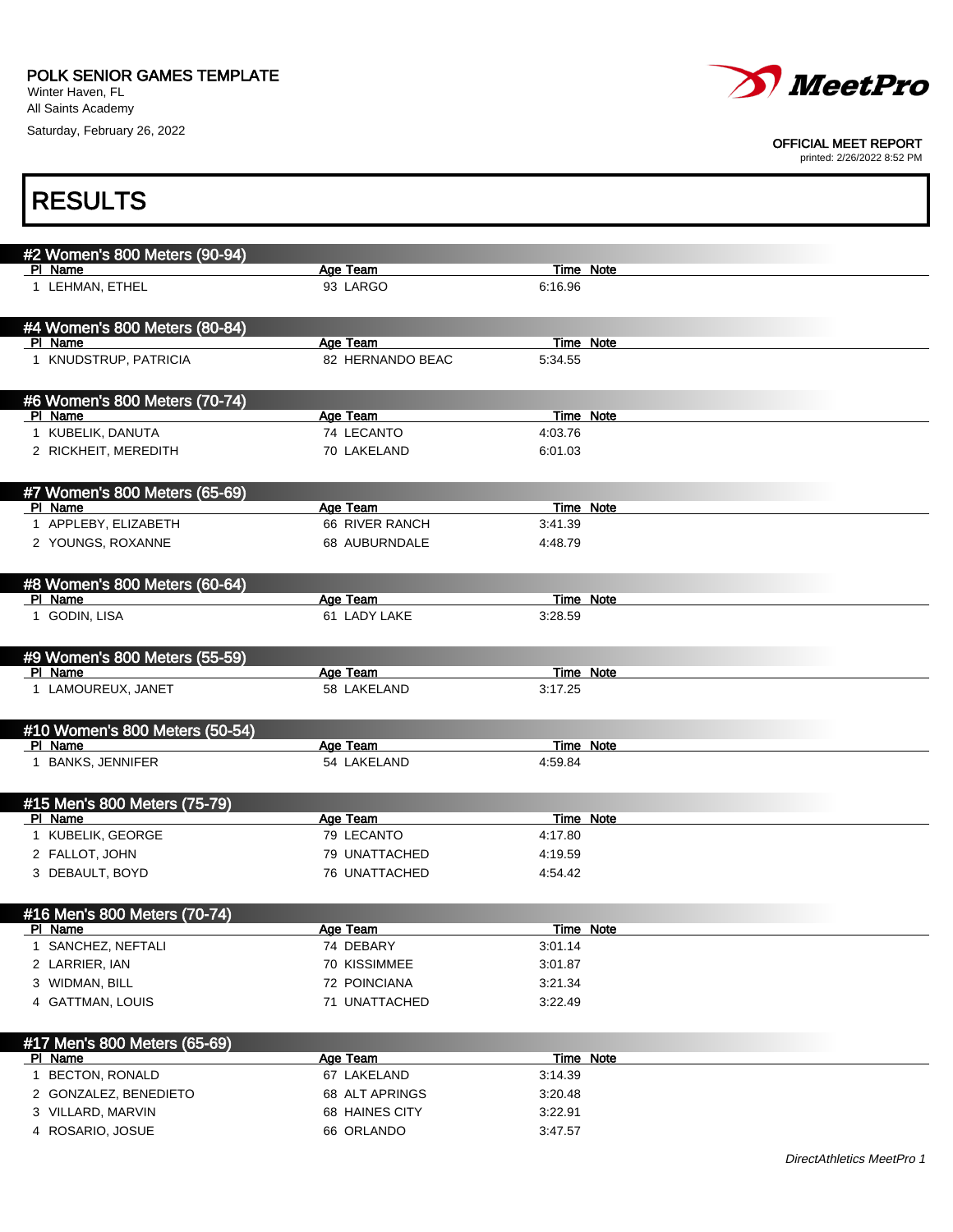Saturday, February 26, 2022



#### OFFICIAL MEET REPORT

| <b>RESULTS</b>                          |                          |                           |      |       |                           |
|-----------------------------------------|--------------------------|---------------------------|------|-------|---------------------------|
| #18 Men's 800 Meters (60-64)            |                          |                           |      |       |                           |
| PI Name                                 | Age Team                 | <b>Time Note</b>          |      |       |                           |
| 1 CHAPMAN, ROGER                        | 60 PLANT CITY            | 2:31.67                   |      |       |                           |
| 2 WITHERS, DANNY                        | 62 BRADENTON             | 2:50.14                   |      |       |                           |
| 3 PHILLIPS, WEB                         | 60 AUBURNDALE            | 3:17.34                   |      |       |                           |
| #19 Men's 800 Meters (55-59)            |                          |                           |      |       |                           |
| PI Name                                 | Age Team                 | Time Note                 |      |       |                           |
| 1 TAYLOR, JAMES                         | 59 SARASOTA              | 4:38.54                   |      |       |                           |
| #20 Men's 800 Meters (50-54)<br>PI Name |                          | <b>Time Note</b>          |      |       |                           |
| 1 REYES, MIGUEL                         | Age Team<br>53 LAKELAND  | 3:16.92                   |      |       |                           |
|                                         |                          |                           |      |       |                           |
| #24 Women's 100 Meters (80-84)          |                          |                           |      |       |                           |
| PI Name                                 | Wind: (+0.0)<br>Age Team | Time Note                 |      |       |                           |
| 1 KNUDSTRUP, PATRICIA                   | 82 HERNANDO BEAC         | 28.05                     |      |       |                           |
| 2 SMITH, AUDREY                         | 84 SEBRING               | 30.04                     |      |       |                           |
|                                         |                          |                           |      |       |                           |
| #26 Women's 100 Meters (70-74)          |                          |                           |      |       |                           |
|                                         | Wind: (+0.0)             |                           |      |       |                           |
| PI Name<br>1 KUBELIK, DANUTA            | Age Team<br>74 LECANTO   | <b>Time Note</b><br>19.65 |      |       |                           |
| 2 RICKHEIT, MEREDITH                    | 70 LAKELAND              | 24.20                     |      |       |                           |
| 3 KLOSTER, BECKY                        | 72 BARTOW                | 30.46                     |      |       |                           |
| #27 Women's 100 Meters (65-69)          |                          |                           |      |       |                           |
|                                         | Wind: (+0.0)             |                           |      |       |                           |
| PI Name                                 | Age Team                 | <b>Time Note</b>          |      |       |                           |
| 1 APPLEBY, ELIZABETH                    | 66 RIVER RANCH           | 17.58                     |      |       |                           |
| 2 YOUNGS, ROXANNE                       | 68 AUBURNDALE            | 20.75                     |      |       |                           |
| #28 Women's 100 Meters (60-64)          |                          |                           |      |       |                           |
|                                         | Wind: (+0.0)             |                           |      |       |                           |
| PI Name                                 | Age Team                 | Time Note                 |      |       |                           |
| 1 MACHERZYNSKA, RENATA                  | 64 LONGBOAT KEY          | 15.18                     |      |       |                           |
| 2 KROGER, DEBORA                        | 62 POINCIANA             | 18.10                     |      |       |                           |
| #29 Women's 100 Meters (55-59)          |                          |                           |      |       |                           |
| PI Name                                 | <b>Age Team</b>          | Time Note                 |      | H(PI) |                           |
| 1 HAWKINS, SONDER                       | 55 ORLANDO               | 14.15                     | (NW) | 1(1)  |                           |
| 2 CIVITARESE, SANDY                     | 57 THE VILLAGES          | 15.30                     | (NW) | 2(1)  |                           |
| 3 BROWN, JODIE                          | 57 PALM HARBOR           | 16.82                     | (NW) | 2(2)  |                           |
| 4 LAMOUREUX, JANET                      | 58 LAKELAND              | 18.17                     | (NW) | 1(2)  |                           |
| <b>SECTION RESULTS</b>                  |                          |                           |      |       |                           |
| PI Name                                 | Age Team                 | Time Note                 |      |       |                           |
| Section 1 of 2                          | Wind: (NW)               |                           |      |       |                           |
|                                         |                          |                           |      |       | DirectAthletics MeetPro 2 |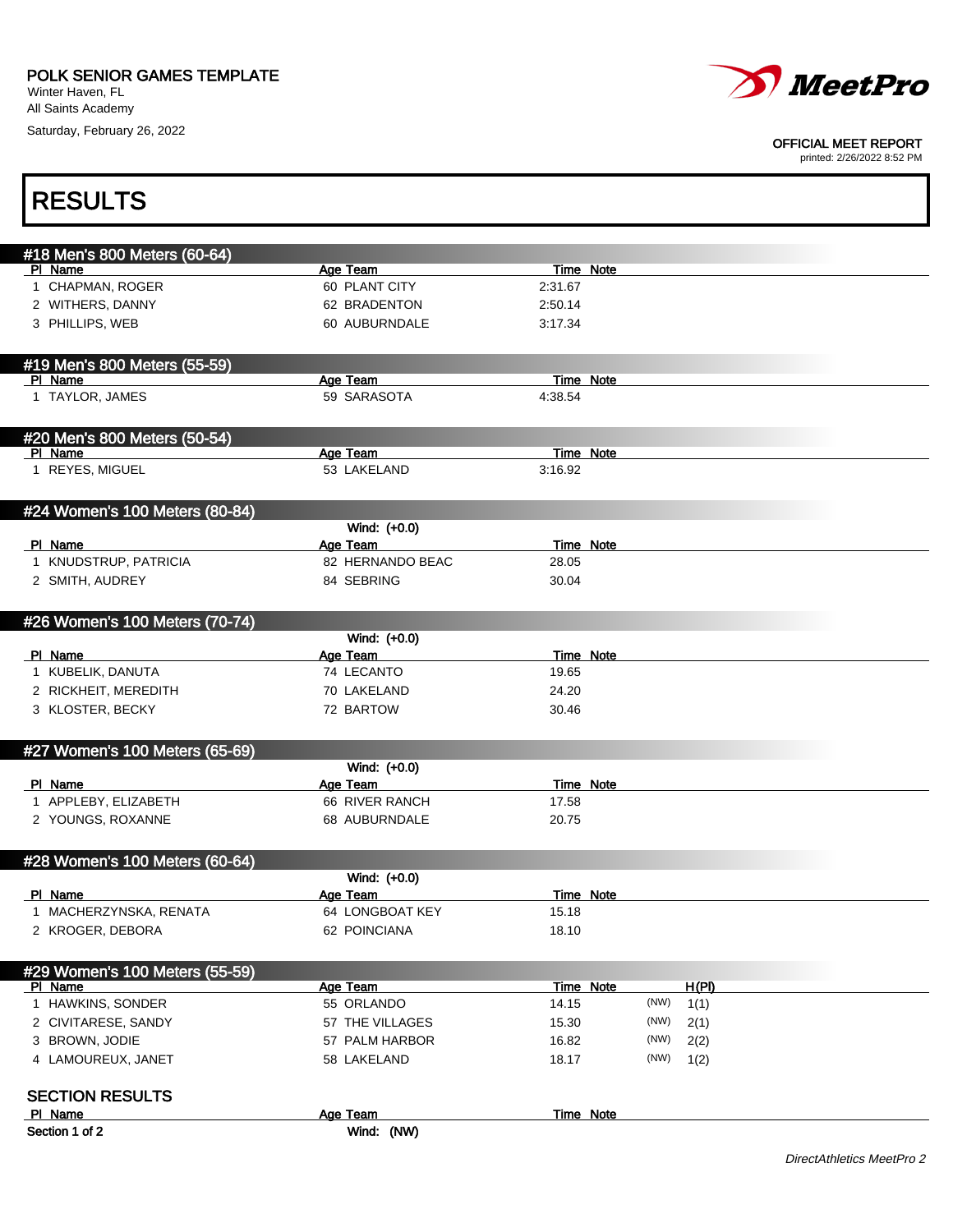Winter Haven, FL All Saints Academy

Saturday, February 26, 2022



#### OFFICIAL MEET REPORT

| <b>RESULTS</b>                          |                  |                           |
|-----------------------------------------|------------------|---------------------------|
| #29 Women's 100 Meters (55-59) (cont'd) |                  |                           |
| PI Name                                 | Age Team         | Time Note                 |
| 1 HAWKINS, SONDER                       | 55 ORLANDO       | 14.15                     |
| 2 LAMOUREUX, JANET                      | 58 LAKELAND      | 18.17                     |
| Section 2 of 2                          | Wind: (NW)       |                           |
| 1 CIVITARESE, SANDY                     | 57 THE VILLAGES  | 15.30                     |
| 2 BROWN, JODIE                          | 57 PALM HARBOR   | 16.82                     |
| #30 Women's 100 Meters (50-54)          |                  |                           |
|                                         | Wind: (+0.0)     |                           |
| PI Name                                 | Age Team         | <b>Time Note</b>          |
| 1 BANKS, JENNIFER                       | 54 LAKELAND      | 21.27                     |
|                                         |                  |                           |
| #33 Men's 100 Meters (85-89)            |                  |                           |
|                                         | Wind: (+0.0)     |                           |
| PI Name                                 | Age Team         | <b>Time Note</b>          |
| 1 WILSON, GORDON                        | 87 LAKELAND      | 20.86                     |
|                                         |                  |                           |
| #34 Men's 100 Meters (80-84)<br>PI Name | Age Team         | H(PI)<br><b>Time Note</b> |
| 1 SAMPSON, HOWIE                        | 84 WINTER GARDEN | (NW)<br>17.20<br>1(1)     |
| 2 FERGUSON, SAMUEL                      | 80 UNATTACHED    | (NW)<br>19.93<br>2(1)     |
| 3 KARJANE, BILL                         | 83 WP BEACH      | (NW)<br>19.98<br>2(2)     |
| 4 JOHNSTON, RICHARD                     | 84 WINTER HAVEN  | (NW)<br>24.71<br>2(3)     |
|                                         |                  |                           |
| <b>SECTION RESULTS</b>                  |                  |                           |
| PI Name                                 | Age Team         | Time Note                 |
| Section 1 of 2                          | Wind: (NW)       |                           |
| 1 SAMPSON, HOWIE                        | 84 WINTER GARDEN | 17.20                     |
| Section 2 of 2                          | Wind: (NW)       |                           |
| 1 FERGUSON, SAMUEL                      | 80 UNATTACHED    | 19.93                     |
| 2 KARJANE, BILL                         | 83 WP BEACH      | 19.98                     |
| 3 JOHNSTON, RICHARD                     | 84 WINTER HAVEN  | 24.71                     |
| #35 Men's 100 Meters (75-79)            |                  |                           |
|                                         | Wind: (+0.0)     |                           |
| PI Name                                 | Age Team         | Time Note                 |
| 1 BENFORD, WILLIAM                      | 76 LAKELAND      | 16.72                     |
| 2 BOLDT, LARRY                          | 79 SEBRING       | 16.77                     |
| 3 ROSARIO, VICTOR                       | 79 ORLANDO       | 29.70                     |
| VAZQUEZ, FLORENCIO                      | 78 AIBONITO      | NT                        |
| #36 Men's 100 Meters (70-74)            |                  |                           |
|                                         | Wind: (+0.0)     |                           |
| PI Name                                 | Age Team         | Time Note                 |

| PI Name            | Age Team         | Time Note |
|--------------------|------------------|-----------|
| LEHMAN, ROD        | 71 OAK HILL      | 14.71     |
| 2 MEASE, EDWARD    | 73 CORAL SPRINGS | 16.10     |
| 3 SANCHEZ, NEFTALI | 74 DEBARY        | 16.70     |
| 4 LOWDEN, CECIL    | 71 KISSIMMEE     | 17.46     |
| 5 EDWARDS, WAYNE   | 71 UNATTACHED    | 21.82     |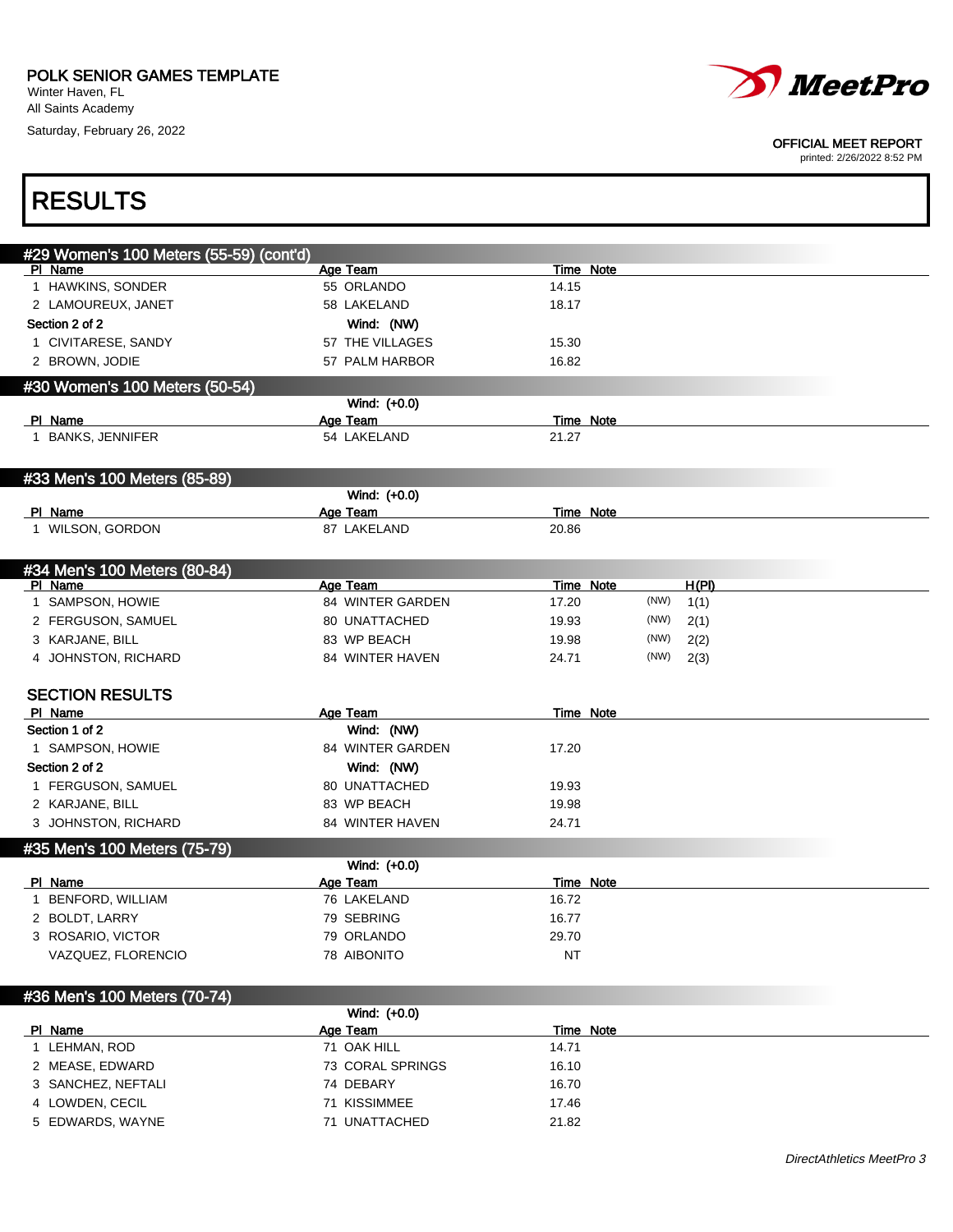Winter Haven, FL All Saints Academy

Saturday, February 26, 2022



#### OFFICIAL MEET REPORT

printed: 2/26/2022 8:52 PM

# RESULTS

| #37 Men's 100 Meters (65-69) |                  |                  |       |
|------------------------------|------------------|------------------|-------|
| PI Name                      | Age Team         | Time Note        | H(PI) |
| 1 BRISCOE, RUDY              | 65 KISSIMMEE     | (NW)<br>13.28    | 2(1)  |
| 2 MCCONNELL, CHRIS           | 66 NAPLES        | (NW)<br>14.26    | 2(2)  |
| 3 PFEIFFER, BOB              | 66 BARTOW        | 16.38<br>(NW)    | 2(3)  |
| 4 VILLARD, MARVIN            | 68 HAINES CITY   | (NW)<br>17.62    | 1(1)  |
| 5 GONZALEZ, BENEDIETO        | 68 ALT APRINGS   | (NW)<br>17.93    | 2(4)  |
| 6 ELLIS, JOHN                | 69 UNATTACHED    | (NW)<br>20.30    | 2(5)  |
| THOMPSON, BILL               | 67 LAKE WORTH    | NT               | 1     |
|                              |                  |                  |       |
| <b>SECTION RESULTS</b>       |                  |                  |       |
| PI Name                      | Age Team         | <b>Time Note</b> |       |
| Section 1 of 2               | Wind: (NW)       |                  |       |
| 1 VILLARD, MARVIN            | 68 HAINES CITY   | 17.62            |       |
| THOMPSON, BILL               | 67 LAKE WORTH    | <b>NT</b>        |       |
| Section 2 of 2               | Wind: (NW)       |                  |       |
| 1 BRISCOE, RUDY              | 65 KISSIMMEE     | 13.28            |       |
| 2 MCCONNELL, CHRIS           | 66 NAPLES        | 14.26            |       |
| 3 PFEIFFER, BOB              | 66 BARTOW        | 16.38            |       |
| 4 GONZALEZ, BENEDIETO        | 68 ALT APRINGS   | 17.93            |       |
| 5 ELLIS, JOHN                | 69 UNATTACHED    | 20.30            |       |
| #38 Men's 100 Meters (60-64) |                  |                  |       |
| PI Name                      | Age Team         | <b>Time Note</b> | H(PI) |
| 1 FABRA, OSCAR               | 60 UNATTACHED    | (NW)<br>12.97    | 1(1)  |
| 2 EDWARDS, DIAN              | 60 UNATTACHED    | (NW)<br>13.72    | 1(2)  |
| 3 DURDEN, JEFFERY            | 60 UNATTACHED    | (NW)<br>14.14    | 1(3)  |
| 4 HIESKELL, STEVE            | 64 LUTZ          | (NW)<br>14.34    | 1(4)  |
| 5 KNUDSTRUP, MICHAEL         | 60 LAKELAND      | (NW)<br>15.21    | 2(1)  |
| 6 MONTAGUE, ALAN             | 64 DAVENPORT     | (NW)<br>15.94    | 2(2)  |
|                              |                  |                  |       |
| <b>SECTION RESULTS</b>       |                  |                  |       |
| PI Name                      | Age Team         | Time Note        |       |
| Section 1 of 2               | Wind: (NW)       |                  |       |
| 1 FABRA, OSCAR               | 60 UNATTACHED    | 12.97            |       |
| 2 EDWARDS, DIAN              | 60 UNATTACHED    | 13.72            |       |
| 3 DURDEN, JEFFERY            | 60 UNATTACHED    | 14.14            |       |
| 4 HIESKELL, STEVE            | 64 LUTZ          | 14.34            |       |
| Section 2 of 2               | Wind: (NW)       |                  |       |
| 1 KNUDSTRUP, MICHAEL         | 60 LAKELAND      | 15.21            |       |
| 2 MONTAGUE, ALAN             | 64 DAVENPORT     | 15.94            |       |
|                              |                  |                  |       |
| #39 Men's 100 Meters (55-59) | Wind: (+0.0)     |                  |       |
| PI Name                      | Age Team         | Time Note        |       |
| 1 EDWARDS, BRUCE             | 58 UNATTACHED    | 13.24            |       |
| 2 WRIGHT, ANTHONY            | 59 RIVERVIEW     | 13.84            |       |
| 3 SHAW, KENDAL               | 55 WESLEY CHAPEL | 16.54            |       |
|                              |                  |                  |       |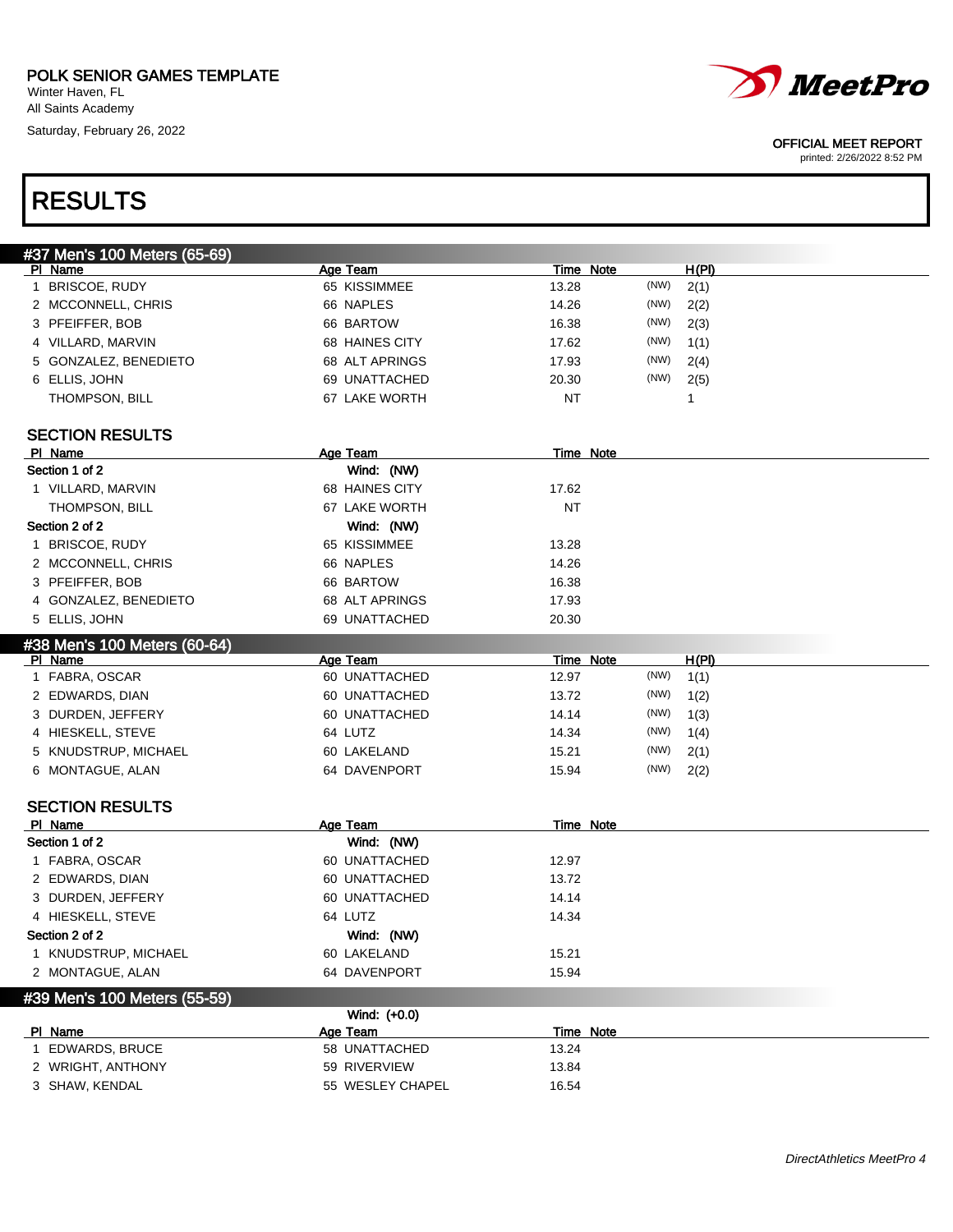Winter Haven, FL All Saints Academy Saturday, February 26, 2022



#### OFFICIAL MEET REPORT

| <b>RESULTS</b>                 |                  |                  |  |
|--------------------------------|------------------|------------------|--|
| #40 Men's 100 Meters (50-54)   |                  |                  |  |
|                                | Wind: (+0.0)     |                  |  |
| PI Name                        | Age Team         | Time Note        |  |
| 1 WEST, ROB                    | 54 MULBERRY      | 13.38            |  |
| 2 DANIELS, JIM                 | 54 UNATTACHED    | 13.51            |  |
| 3 NOVAK, ADAM                  | 51 LAKELAND      | 14.16            |  |
| 4 ROGERS, STEVE                | 53 SEBRING       | 15.42            |  |
| #44 Women's 400 Meters (80-84) |                  |                  |  |
| PI Name                        | Age Team         | Time Note        |  |
| 1 KNUDSTRUP, PATRICIA          | 82 HERNANDO BEAC | 2:29.94          |  |
| #45 Women's 400 Meters (75-79) |                  |                  |  |
| PI Name                        | Age Team         | <b>Time Note</b> |  |
| 1 GILLIS, GEORGIE              | 77 LAKELAND      | 1:35.67          |  |
| #46 Women's 400 Meters (70-74) |                  |                  |  |
| PI Name                        | Age Team         | Time Note        |  |
| 1 KUBELIK, DANUTA              | 74 LECANTO       | 1:34.55          |  |
| 2 RICKHEIT, MEREDITH           | 70 LAKELAND      | 2:22.67          |  |
| #47 Women's 400 Meters (65-69) |                  |                  |  |
| PI Name                        | Age Team         | Time Note        |  |
| 1 APPLEBY, ELIZABETH           | 66 RIVER RANCH   | 1:33.83          |  |
| 2 YOUNGS, ROXANNE              | 68 AUBURNDALE    | 2:06.60          |  |
| #48 Women's 400 Meters (60-64) |                  |                  |  |
| PI Name                        | Age Team         | <b>Time Note</b> |  |
| 1 KROGER, DEBORA               | 62 POINCIANA     | 1:44.21          |  |
| #49 Women's 400 Meters (55-59) |                  |                  |  |
| PI Name                        | Age Team         | <b>Time Note</b> |  |
| 1 HAWKINS, SONDER              | 55 ORLANDO       | 1:13.23          |  |
| 2 CHAMBERS, DENISE             | 58 TAMPA         | 1:15.32          |  |
| 3 LAMOUREUX, JANET             | 58 LAKELAND      | 1:26.56          |  |
| 4 BROWN, JODIE                 | 57 PALM HARBOR   | 1:29.73          |  |
| #50 Women's 400 Meters (50-54) |                  |                  |  |
| PI Name                        | Age Team         | <b>Time Note</b> |  |
| 1 BANKS, JENNIFER              | 54 LAKELAND      | 2:11.77          |  |
| #53 Men's 400 Meters (85-89)   |                  |                  |  |
| PI Name                        | Age Team         | <b>Time Note</b> |  |
| 1 ELMHORST, FRITZ              | 85 UNATTACHED    | 3:05.55          |  |
| #54 Men's 400 Meters (80-84)   |                  |                  |  |
| PI Name                        | Age Team         | Time Note        |  |
| 1 BONCK, LIONEL                | 81 LAKE MARY     | 1:25.33          |  |
| 2 HEATH, IRVIN                 | 82 POINCIANA     | 2:15.68          |  |
|                                |                  |                  |  |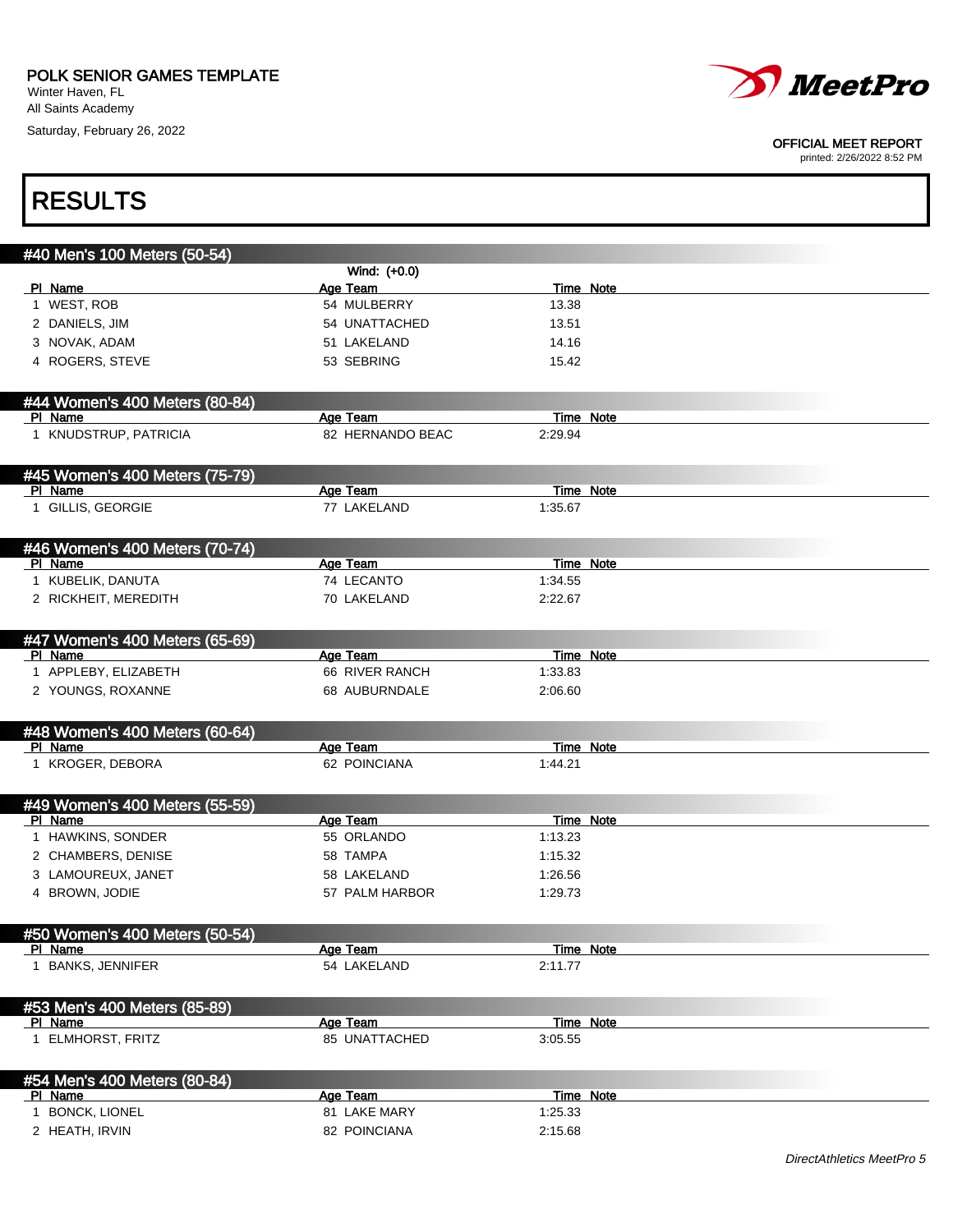Winter Haven, FL All Saints Academy

Saturday, February 26, 2022



#### OFFICIAL MEET REPORT

| <b>RESULTS</b>                          |                           |                      |       |
|-----------------------------------------|---------------------------|----------------------|-------|
| #54 Men's 400 Meters (80-84) (cont'd)   |                           |                      |       |
| PI Name                                 | Age Team                  | <b>Time Note</b>     |       |
| 3 FERGUSON, SAMUEL                      | 80 UNATTACHED             | 2:17.95              |       |
| #55 Men's 400 Meters (75-79)            |                           |                      |       |
| PI Name<br>1 FALLOT, JOHN               | Age Team<br>79 UNATTACHED | Time Note<br>1:59.42 |       |
|                                         |                           |                      |       |
| #56 Men's 400 Meters (70-74)<br>PI Name | Age Team                  | Time Note            | H(PI) |
| 1 LARRIER, IAN                          | 70 KISSIMMEE              | 1:19.71              | 2(1)  |
| 2 SANCHEZ, NEFTALI                      | 74 DEBARY                 | 1:24.24              | 1(1)  |
| 3 GATTMAN, LOUIS                        | 71 UNATTACHED             | 1:27.38              | 2(2)  |
| 4 EDWARDS, WAYNE                        | 71 UNATTACHED             | 1:51.01              | 2(3)  |
| 5 MASTERSON, ROBERT                     | 74 DAVENPORT              | 2:42.19              | 2(4)  |
| <b>SECTION RESULTS</b>                  |                           |                      |       |
| PI Name                                 | Age Team                  | Time Note            |       |
| Section 1 of 2                          |                           |                      |       |
| 1 SANCHEZ, NEFTALI                      | 74 DEBARY                 | 1:24.24              |       |
| Section 2 of 2                          |                           |                      |       |
| 1 LARRIER, IAN                          | 70 KISSIMMEE              | 1:19.71              |       |
| 2 GATTMAN, LOUIS                        | 71 UNATTACHED             | 1:27.38              |       |
| 3 EDWARDS, WAYNE                        | 71 UNATTACHED             | 1:51.01              |       |
| 4 MASTERSON, ROBERT                     | 74 DAVENPORT              | 2:42.19              |       |
| #57 Men's 400 Meters (65-69)            |                           |                      |       |
| PI Name                                 | Age Team                  | Time Note            |       |
| 1 ROSARIO, JOSUE                        | 66 ORLANDO                | 1:25.00              |       |
| 2 PFEIFFER, BOB                         | 66 BARTOW                 | 1:27.92              |       |
| 3 GONZALEZ, BENEDIETO                   | 68 ALT APRINGS            | 1:28.64              |       |
| 4 ELLIS, JOHN                           | 69 UNATTACHED             | 1:31.67              |       |
| THOMPSON, BILL                          | 67 LAKE WORTH             | NT                   |       |
| #58 Men's 400 Meters (60-64)            |                           |                      |       |
| PI Name                                 | Age Team                  | <b>Time Note</b>     |       |
| 1 CHAPMAN, ROGER                        | 60 PLANT CITY             | 1:02.25              |       |
| WILKINSON, GLENN                        | 61 PONTE VEDRA            | <b>NT</b>            |       |
| #59 Men's 400 Meters (55-59)            |                           |                      |       |
| PI Name                                 | Age Team                  | Time Note            |       |
| 1 EDWARDS, BRUCE                        | 58 UNATTACHED             | 1:02.36              |       |
| 2 WRIGHT, ANTHONY                       | 59 RIVERVIEW              | 1:06.87              |       |
| 3 SHAW, KENDAL                          | 55 WESLEY CHAPEL          | 1:21.23              |       |
| 4 VILLARD, MARVIN                       | 68 HAINES CITY            | 1:22.00              |       |
| 5 TEMPLIN, ERIC                         | 59 LAKELAND               | 1:25.45              |       |
| 6 TAYLOR, JAMES                         | 59 SARASOTA               | 1:38.28              |       |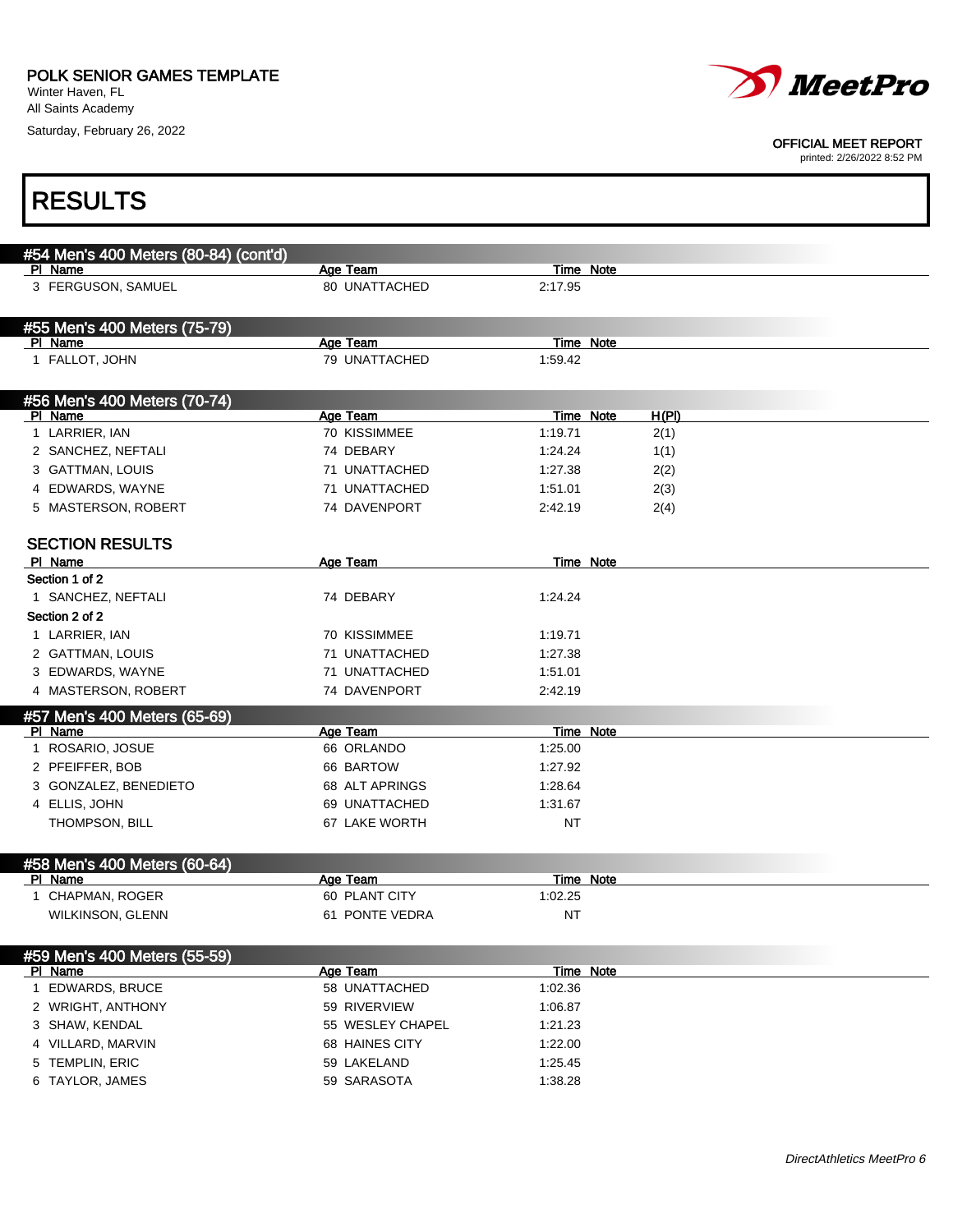Saturday, February 26, 2022



#### OFFICIAL MEET REPORT

| <b>RESULTS</b>                |                         |                      |              |  |
|-------------------------------|-------------------------|----------------------|--------------|--|
| #60 Men's 400 Meters (50-54)  |                         |                      |              |  |
| PI Name<br>1 NOVAK, ADAM      | Age Team<br>51 LAKELAND | Time Note<br>1:05.56 |              |  |
|                               |                         |                      |              |  |
| #64 Women's 50 Meters (80-84) |                         |                      |              |  |
|                               | Wind: (+0.0)            |                      |              |  |
| PI Name                       | Age Team                | Time Note            |              |  |
| 1 KNUDSTRUP, PATRICIA         | 82 HERNANDO BEAC        | 13.27                |              |  |
| 2 SMITH, AUDREY               | 84 SEBRING              | 14.47                |              |  |
| #66 Women's 50 Meters (70-74) |                         |                      |              |  |
|                               | Wind: (+0.0)            |                      |              |  |
| PI Name                       | Age Team                | Time Note            |              |  |
| 1 KUBELIK, DANUTA             | 74 LECANTO              | 9.95                 |              |  |
| 2 RICKHEIT, MEREDITH          | 70 LAKELAND             | 11.94                |              |  |
| 3 KLOSTER, BECKY              | 72 BARTOW               | 14.48                |              |  |
| #67 Women's 50 Meters (65-69) |                         |                      |              |  |
|                               | Wind: (+0.0)            |                      |              |  |
| PI Name                       | Age Team                | Time Note            |              |  |
| 1 APPLEBY, ELIZABETH          | 66 RIVER RANCH          | 9.19                 |              |  |
| 2 YOUNGS, ROXANNE             | 68 AUBURNDALE           | 11.79                |              |  |
| #68 Women's 50 Meters (60-64) |                         |                      |              |  |
|                               | Wind: (+0.0)            |                      |              |  |
| PI Name                       | Age Team                | <b>Time Note</b>     |              |  |
| 1 KROGER, DEBORA              | 62 POINCIANA            | 18.95                |              |  |
| #69 Women's 50 Meters (55-59) |                         |                      |              |  |
| PI Name                       | Age Team                | <b>Time Note</b>     | H(PI)        |  |
| 1 HAWKINS, SONDER             | 55 ORLANDO              | 7.62                 | (NW)<br>1(1) |  |
| 2 CIVITARESE, SANDY           | 57 THE VILLAGES         | 8.12                 | (NW)<br>1(2) |  |
| 3 BROWN, JODIE                | 57 PALM HARBOR          | 8.72                 | (NW)<br>2(1) |  |
| 4 LAMOUREUX, JANET            | 58 LAKELAND             | 9.35                 | (NW)<br>1(3) |  |
| <b>SECTION RESULTS</b>        |                         |                      |              |  |
| PI Name                       | Age Team                | Time Note            |              |  |
| Section 1 of 2                | Wind: (NW)              |                      |              |  |
| 1 HAWKINS, SONDER             | 55 ORLANDO              | 7.62                 |              |  |
| 2 CIVITARESE, SANDY           | 57 THE VILLAGES         | 8.12                 |              |  |
| 3 LAMOUREUX, JANET            | 58 LAKELAND             | 9.35                 |              |  |
| Section 2 of 2                | Wind: (NW)              |                      |              |  |
| 1 BROWN, JODIE                | 57 PALM HARBOR          | 8.72                 |              |  |
| #70 Women's 50 Meters (50-54) | Wind: (+0.0)            |                      |              |  |
| PI Name                       | Age Team                | Time Note            |              |  |
| 1 BANKS, JENNIFER             | 54 LAKELAND             | 11.36                |              |  |
|                               |                         |                      |              |  |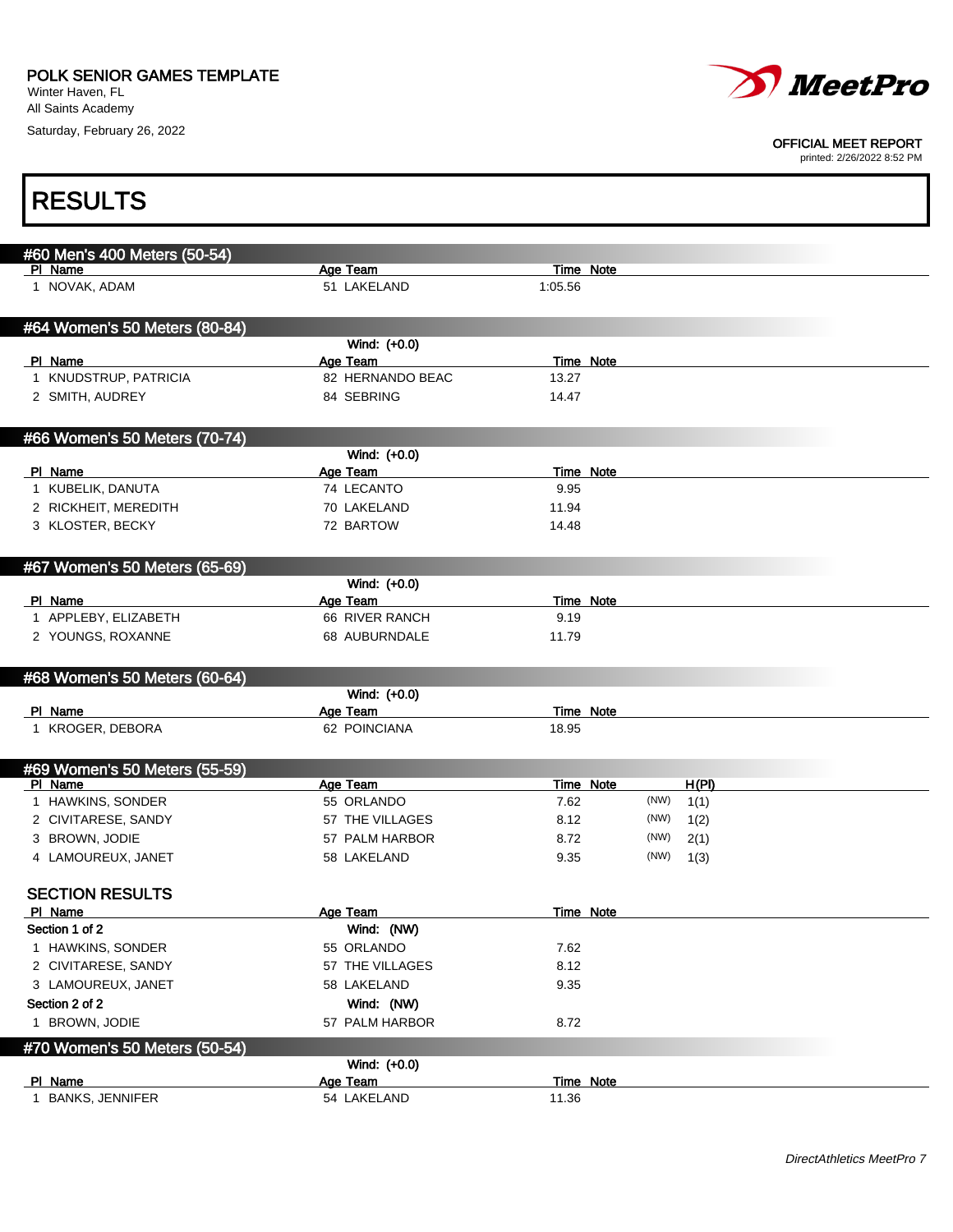Winter Haven, FL All Saints Academy

Saturday, February 26, 2022



#### OFFICIAL MEET REPORT

| <b>RESULTS</b>              |                                |                           |  |
|-----------------------------|--------------------------------|---------------------------|--|
|                             |                                |                           |  |
| #73 Men's 50 Meters (85-89) | Wind: (+0.0)                   |                           |  |
| PI Name                     | Age Team                       | Time Note                 |  |
| 1 SALTMAN, MICKEY           | 85 KISSIMMEE                   | 10.14                     |  |
| 2 WILSON, GORDON            | 87 LAKELAND                    | 10.76                     |  |
| 3 SMITH, HAROLD             | 86 SEBRING                     | 12.17                     |  |
| #74 Men's 50 Meters (80-84) |                                |                           |  |
| PI Name                     | Age Team                       | <b>Time Note</b><br>H(PI) |  |
| 1 SAMPSON, HOWIE            | 84 WINTER GARDEN               | (NW)<br>9.22<br>2(1)      |  |
| 2 KARJANE, BILL             | 83 WP BEACH                    | (NW)<br>9.65<br>2(2)      |  |
| 3 GAUDIOSO, BOB             | 81 KISSIMMEE                   | (NW)<br>9.99<br>1(1)      |  |
| 4 FERGUSON, SAMUEL          | 80 UNATTACHED                  | (NW)<br>10.15<br>1(2)     |  |
| 5 DEEM, RONALD              | 81 UNATTACHED                  | (NW)<br>11.00<br>1(3)     |  |
| 6 JOHNSTON, RICHARD         | 84 WINTER HAVEN                | (NW)<br>11.72<br>1(4)     |  |
| <b>SECTION RESULTS</b>      |                                |                           |  |
| PI Name<br>Section 1 of 2   | Age Team                       | Time Note                 |  |
|                             | Wind: (NW)<br>81 KISSIMMEE     |                           |  |
| 1 GAUDIOSO, BOB             | 80 UNATTACHED                  | 9.99                      |  |
| 2 FERGUSON, SAMUEL          | 81 UNATTACHED                  | 10.15                     |  |
| 3 DEEM, RONALD              |                                | 11.00                     |  |
| 4 JOHNSTON, RICHARD         | 84 WINTER HAVEN                | 11.72                     |  |
| Section 2 of 2              | Wind: (NW)<br>84 WINTER GARDEN |                           |  |
| 1 SAMPSON, HOWIE            |                                | 9.22                      |  |
| 2 KARJANE, BILL             | 83 WP BEACH                    | 9.65                      |  |
| #75 Men's 50 Meters (75-79) | Wind: (+0.0)                   |                           |  |
| PI Name                     | <b>Age Team</b>                | Time Note                 |  |
| 1 BENFORD, WILLIAM          | 76 LAKELAND                    | 8.67                      |  |
| 2 BOLDT, LARRY              | 79 SEBRING                     | 9.84                      |  |
| 3 ROSARIO, VICTOR           | 79 ORLANDO                     | 12.41                     |  |
| #76 Men's 50 Meters (70-74) |                                |                           |  |
|                             | Wind: (+0.0)                   |                           |  |
| PI Name                     | Age Team                       | Time Note                 |  |
| 1 LEHMAN, ROD               | 71 OAK HILL                    | 7.44                      |  |
| 2 MEASE, EDWARD             | 73 CORAL SPRINGS               | 8.31                      |  |
| 3 SANCHEZ, NEFTALI          | 74 DEBARY                      | 8.91                      |  |
| 4 RIVERA, VICTOR            | 73 POINCIANA                   | 10.11                     |  |
| #77 Men's 50 Meters (65-69) |                                |                           |  |
|                             | Wind: (+0.0)                   |                           |  |
| PI Name                     | Age Team                       | <b>Time Note</b>          |  |
| 1 MCCONNELL, CHRIS          | 66 NAPLES                      | 7.90                      |  |
| 2 GONZALEZ, BENEDIETO       | 68 ALT APRINGS                 | 9.43                      |  |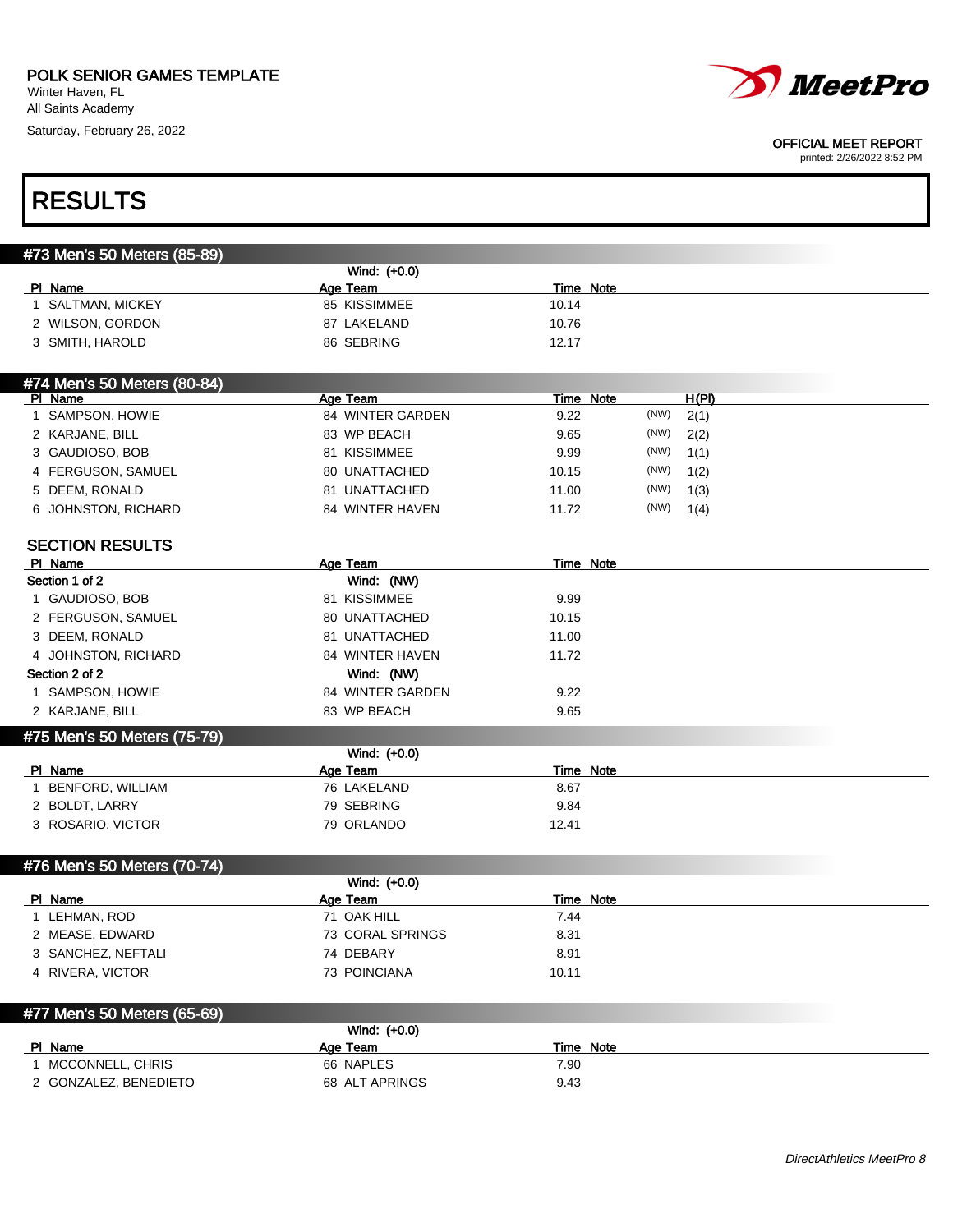Winter Haven, FL All Saints Academy

RESULTS

Saturday, February 26, 2022



#### OFFICIAL MEET REPORT

| #78 Men's 50 Meters (60-64)     |                  |                  |      |       |
|---------------------------------|------------------|------------------|------|-------|
| PI Name                         | Age Team         | Time Note        |      | H(PI) |
| 1 FABRA, OSCAR                  | 60 UNATTACHED    | 7.25             | (NW) | 1(1)  |
| 2 EDWARDS, DIAN                 | 60 UNATTACHED    | 7.43             | (NW) | 1(2)  |
| 3 DURDEN, JEFFERY               | 60 UNATTACHED    | 7.60             | (NW) | 1(3)  |
| 4 KNUDSTRUP, MICHAEL            | 60 LAKELAND      | 8.03             | (NW) | 2(1)  |
| 5 MONTAGUE, ALAN                | 64 DAVENPORT     | 8.26             | (NW) | 2(2)  |
| <b>SECTION RESULTS</b>          |                  |                  |      |       |
| PI Name                         | Age Team         | <b>Time Note</b> |      |       |
| Section 1 of 2                  | Wind: (NW)       |                  |      |       |
| 1 FABRA, OSCAR                  | 60 UNATTACHED    | 7.25             |      |       |
| 2 EDWARDS, DIAN                 | 60 UNATTACHED    | 7.43             |      |       |
| 3 DURDEN, JEFFERY               | 60 UNATTACHED    | 7.60             |      |       |
| Section 2 of 2                  | Wind: (NW)       |                  |      |       |
| 1 KNUDSTRUP, MICHAEL            | 60 LAKELAND      | 8.03             |      |       |
| 2 MONTAGUE, ALAN                | 64 DAVENPORT     | 8.26             |      |       |
| #79 Men's 50 Meters (55-59)     |                  |                  |      |       |
|                                 | Wind: (+0.0)     |                  |      |       |
| PI Name                         | Age Team         | <b>Time Note</b> |      |       |
| 1 EDWARDS, BRUCE                | 58 UNATTACHED    | 7.26             |      |       |
| 2 WRIGHT, ANTHONY               | 59 RIVERVIEW     | 7.63             |      |       |
| 3 SHAW, KENDAL                  | 55 WESLEY CHAPEL | 8.60             |      |       |
| 4 VILLARD, MARVIN               | 68 HAINES CITY   | 9.26             |      |       |
| #80 Men's 50 Meters (50-54)     |                  |                  |      |       |
|                                 | Wind: (+0.0)     |                  |      |       |
| PI Name                         | Age Team         | <b>Time Note</b> |      |       |
| 1 DANIELS, JIM                  | 54 UNATTACHED    | 7.15             |      |       |
| 2 WEST, ROB                     | 54 MULBERRY      | 7.19             |      |       |
| 3 NOVAK, ADAM                   | 51 LAKELAND      | 7.55             |      |       |
| 4 ROGERS, STEVE                 | 53 SEBRING       | 7.92             |      |       |
| #82 Women's 1500 Meters (90-94) |                  |                  |      |       |
| PI Name                         | Age Team         | <b>Time Note</b> |      |       |
| 1 LEHMAN, ETHEL                 | 93 LARGO         | 13:26.29         |      |       |
| #85 Women's 1500 Meters (75-79) |                  |                  |      |       |
| PI Name                         | Age Team         | Time Note        |      |       |
| 1 GILLIS, GEORGIE               | 77 LAKELAND      | 7:42.07          |      |       |
| #86 Women's 1500 Meters (70-74) |                  |                  |      |       |
| PI Name                         | Age Team         | <b>Time Note</b> |      |       |
| 1 KUBELIK, DANUTA               | 74 LECANTO       | 8:26.67          |      |       |
| 2 RICKHEIT, MEREDITH            | 70 LAKELAND      | 13:07.52         |      |       |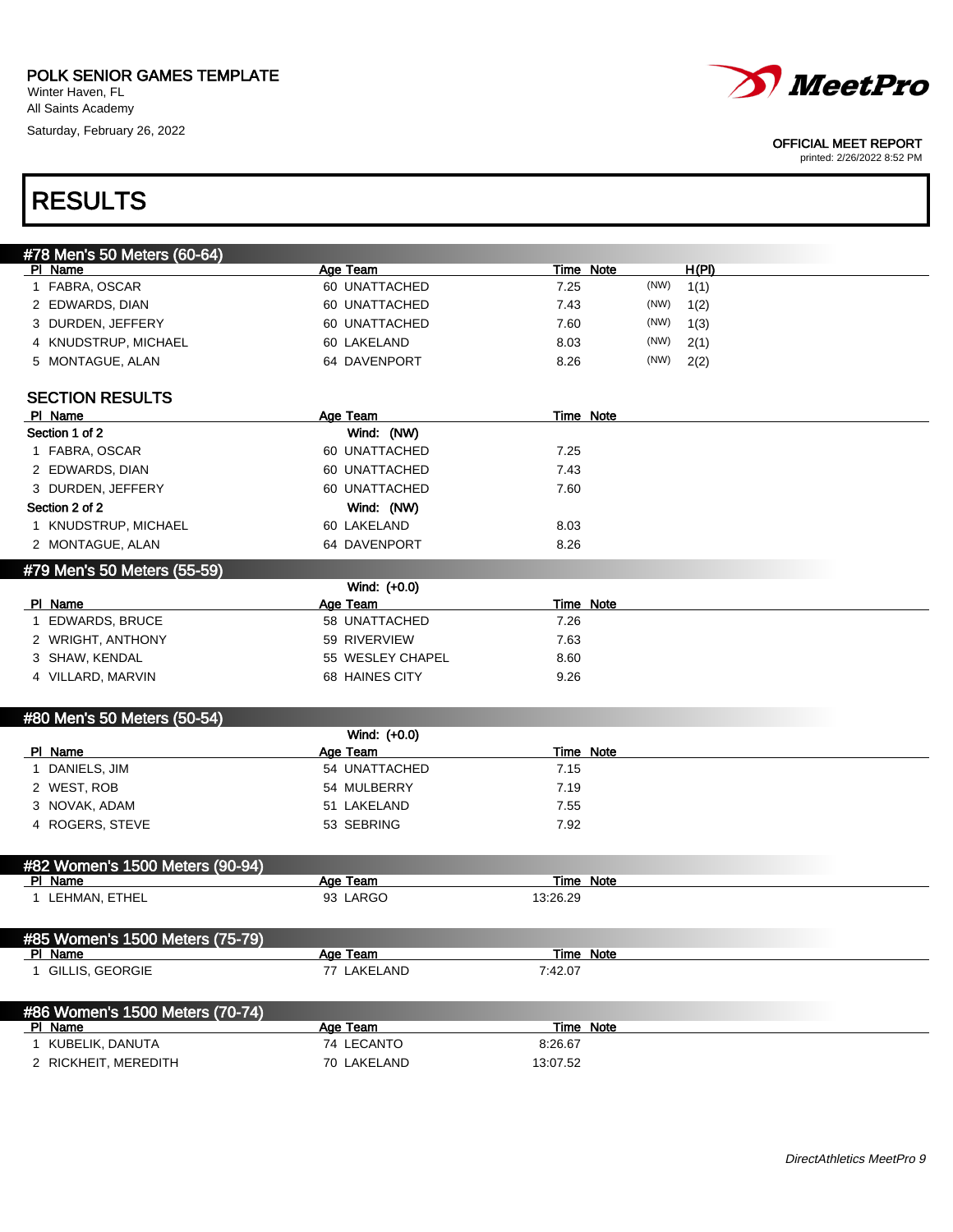Saturday, February 26, 2022



#### OFFICIAL MEET REPORT

| <b>RESULTS</b>                             |                                      |                       |                  |  |
|--------------------------------------------|--------------------------------------|-----------------------|------------------|--|
| #87 Women's 1500 Meters (65-69)            |                                      |                       |                  |  |
| PI Name                                    | Age Team                             | Time Note             |                  |  |
| 1 APPLEBY, ELIZABETH                       | 66 RIVER RANCH                       | 7:40.72               |                  |  |
| 2 YOUNGS, ROXANNE                          | 68 AUBURNDALE                        | 10:15.03              |                  |  |
| #88 Women's 1500 Meters (60-64)            |                                      |                       |                  |  |
| PI Name<br>1 GODIN, LISA                   | Age Team<br>61 LADY LAKE             | Time Note<br>7:25.92  |                  |  |
|                                            |                                      |                       |                  |  |
| #89 Women's 1500 Meters (55-59)            |                                      |                       |                  |  |
| PI Name                                    | Age Team                             | <b>Time Note</b>      |                  |  |
| 1 LAMOUREUX, JANET                         | 58 LAKELAND                          | 6:53.56               |                  |  |
| #90 Women's 1500 Meters (50-54)<br>PI Name |                                      |                       |                  |  |
| 1 BANKS, JENNIFER                          | Age Team<br>54 LAKELAND              | Time Note<br>10:32.63 |                  |  |
|                                            |                                      |                       |                  |  |
| #95 Men's 1500 Meters (75-79)              |                                      |                       |                  |  |
| PI Name<br>1 FALLOT, JOHN                  | Age Team<br>79 UNATTACHED            | Time Note<br>8:53.76  |                  |  |
| 2 KUBELIK, GEORGE                          | 79 LECANTO                           | 9:09.35               |                  |  |
| 3 DEBAULT, BOYD                            | 76 UNATTACHED                        | 10:30.28              |                  |  |
|                                            |                                      |                       |                  |  |
|                                            |                                      |                       |                  |  |
| #96 Men's 1500 Meters (70-74)              |                                      |                       |                  |  |
| PI Name                                    | Age Team                             | <b>Time Note</b>      |                  |  |
| 1 LARRIER, IAN                             | 70 KISSIMMEE                         | 6:40.21               |                  |  |
| 2 SANCHEZ, NEFTALI                         | 74 DEBARY                            | 6:50.06               |                  |  |
| 3 WIDMAN, BILL                             | 72 POINCIANA                         | 7:17.12               |                  |  |
| KANE, BRUCE                                | 72 NALCREST                          | NT                    |                  |  |
| LOWDEN, CECIL                              | 71 KISSIMMEE                         | NT                    |                  |  |
| MORGAN, KEEVAN<br>NELSON, JACK             | 72 SARASOTA<br>71 NALCREST           | <b>NT</b><br>NT       |                  |  |
|                                            |                                      |                       |                  |  |
| #97 Men's 1500 Meters (65-69)              |                                      |                       |                  |  |
| PI Name<br>1 GONZALEZ, BENEDIETO           | <u>Age Team __</u><br>68 ALT APRINGS | 7:17.93               | <u>Time Note</u> |  |
| 2 ELLIS, JOHN                              | 69 UNATTACHED                        | 7:28.51               |                  |  |
| 3 PFEIFFER, BOB                            | 66 BARTOW                            | 7:53.04               |                  |  |
| 4 ROSARIO, JOSUE                           | 66 ORLANDO                           | 8:38.82               |                  |  |
|                                            |                                      |                       |                  |  |
| #98 Men's 1500 Meters (55-59)<br>PI Name   | Age Team                             | <b>Time Note</b>      |                  |  |
| 1 SHAW, KENDAL                             | 55 WESLEY CHAPEL                     | 8:45.02               |                  |  |
| #99 Men's 1500 Meters (60-64)              |                                      |                       |                  |  |
| <b>PI Name</b>                             | Age Team                             | Time Note             |                  |  |
| 1 HOPKINS, BRUCE<br>2 PHILLIPS, WEB        | 63 WINTER HAVEN<br>60 AUBURNDALE     | 6:17.22<br>7:11.01    |                  |  |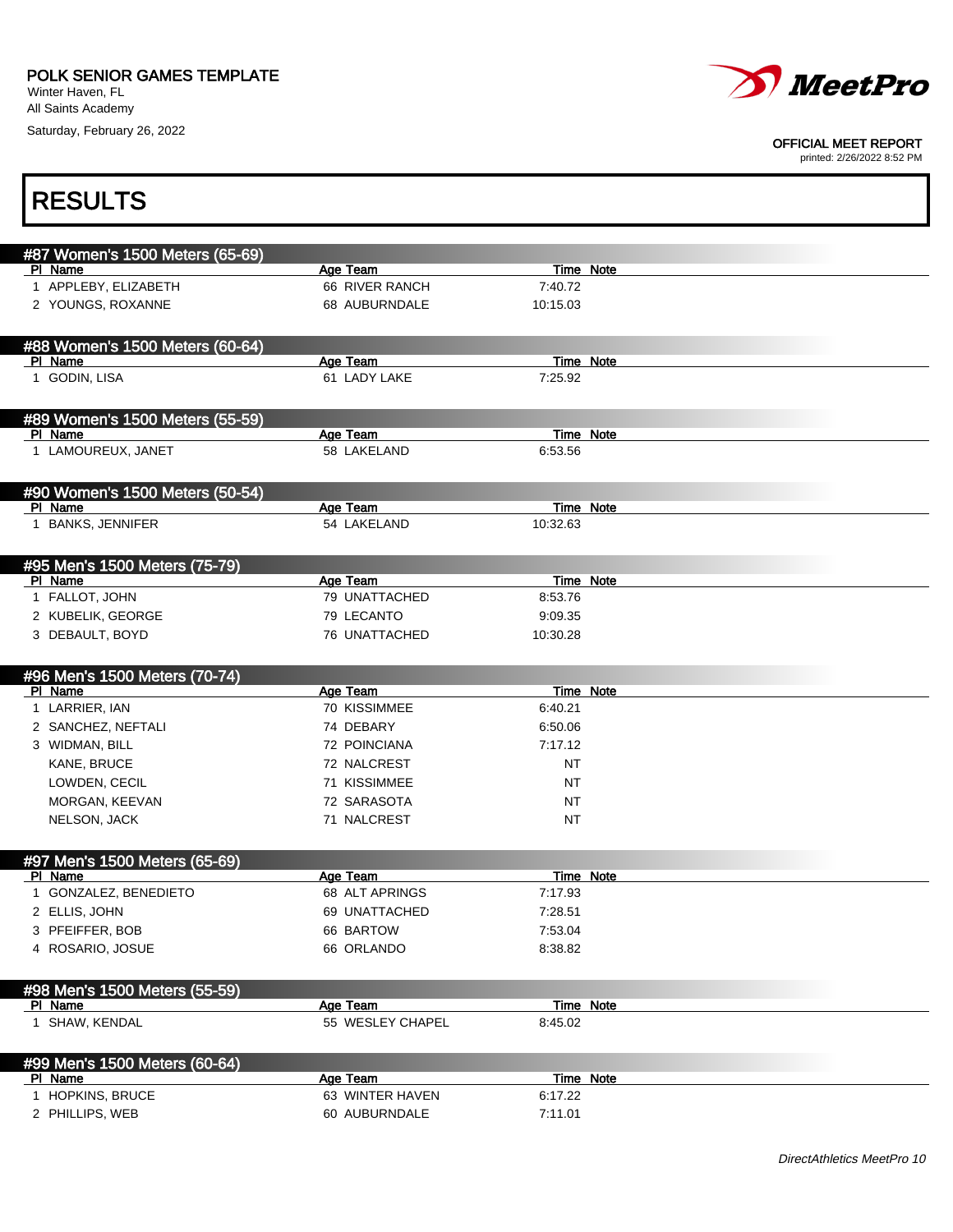П

Saturday, February 26, 2022



#### OFFICIAL MEET REPORT

| <b>RESULTS</b>                            |                          |                  |  |
|-------------------------------------------|--------------------------|------------------|--|
|                                           |                          |                  |  |
| #100 Men's 1500 Meters (50-54)<br>PI Name | Age Team                 | Time Note        |  |
| 1 THORNHILL, TRI                          | 54 WINTER HAVEN          | 5:08.04          |  |
| 2 REYES, MIGUEL                           | 53 LAKELAND              | 7:01.80          |  |
|                                           |                          |                  |  |
| #102 Women's 200 Meters (90-94)           |                          |                  |  |
|                                           | Wind: (+0.0)             |                  |  |
| PI Name                                   | Age Team                 | Time Note        |  |
| 1 LEHMAN, ETHEL                           | 93 LARGO                 | 1:06.62          |  |
|                                           |                          |                  |  |
| #104 Women's 200 Meters (80-84)           |                          |                  |  |
|                                           | Wind: (+0.0)             |                  |  |
| PI Name                                   | Age Team                 | <b>Time Note</b> |  |
| 1 KNUDSTRUP, PATRICIA                     | 82 HERNANDO BEAC         | 1:01.66          |  |
| 2 SMITH, AUDREY                           | 84 SEBRING               | 1:12.41          |  |
|                                           |                          |                  |  |
| #106 Women's 200 Meters (70-74)           |                          |                  |  |
| PI Name                                   | Wind: (+0.0)<br>Age Team | Time Note        |  |
| 1 KUBELIK, DANUTA                         | 74 LECANTO               | 42.01            |  |
| 2 RICKHEIT, MEREDITH                      | 70 LAKELAND              | 1:02.02          |  |
| 3 KLOSTER, BECKY                          | 72 BARTOW                | 1:10.56          |  |
|                                           |                          |                  |  |
| #107 Women's 200 Meters (65-69)           |                          |                  |  |
|                                           | Wind: (+0.0)             |                  |  |
| PI Name                                   | Age Team                 | <b>Time Note</b> |  |
| 1 YOUNGS, ROXANNE                         | 68 AUBURNDALE            | 52.06            |  |
|                                           |                          |                  |  |
| #108 Women's 200 Meters (60-64)           |                          |                  |  |
|                                           | Wind: (+0.0)             |                  |  |
| PI Name                                   | Age Team                 | <b>Time Note</b> |  |
| 1 MACHERZYNSKA, RENATA                    | 64 LONGBOAT KEY          | 33.58            |  |
|                                           |                          |                  |  |
| #109 Women's 200 Meters (55-59)           |                          |                  |  |
| PI Name                                   | Wind: (+0.0)<br>Age Team | Time Note        |  |
| 1 HAWKINS, SONDER                         | 55 ORLANDO               | 28.70            |  |
| 2 BROWN, JODIE                            | 57 PALM HARBOR           | 35.43            |  |
| 3 LAMOUREUX, JANET                        | 58 LAKELAND              | 38.80            |  |
|                                           |                          |                  |  |
| #110 Women's 200 Meters (50-54)           |                          |                  |  |
|                                           | Wind: (+0.0)             |                  |  |
| PI Name                                   | <b>Age Team</b>          | Time Note        |  |
| 1 BANKS, JENNIFER                         | 54 LAKELAND              | 55.78            |  |
|                                           |                          |                  |  |
| #113 Men's 200 Meters (85-89)             |                          |                  |  |
|                                           | Wind: (+0.0)             |                  |  |
| PI Name                                   | Age Team                 | <b>Time Note</b> |  |
| 1 WILSON, GORDON                          | 87 LAKELAND              | 53.98            |  |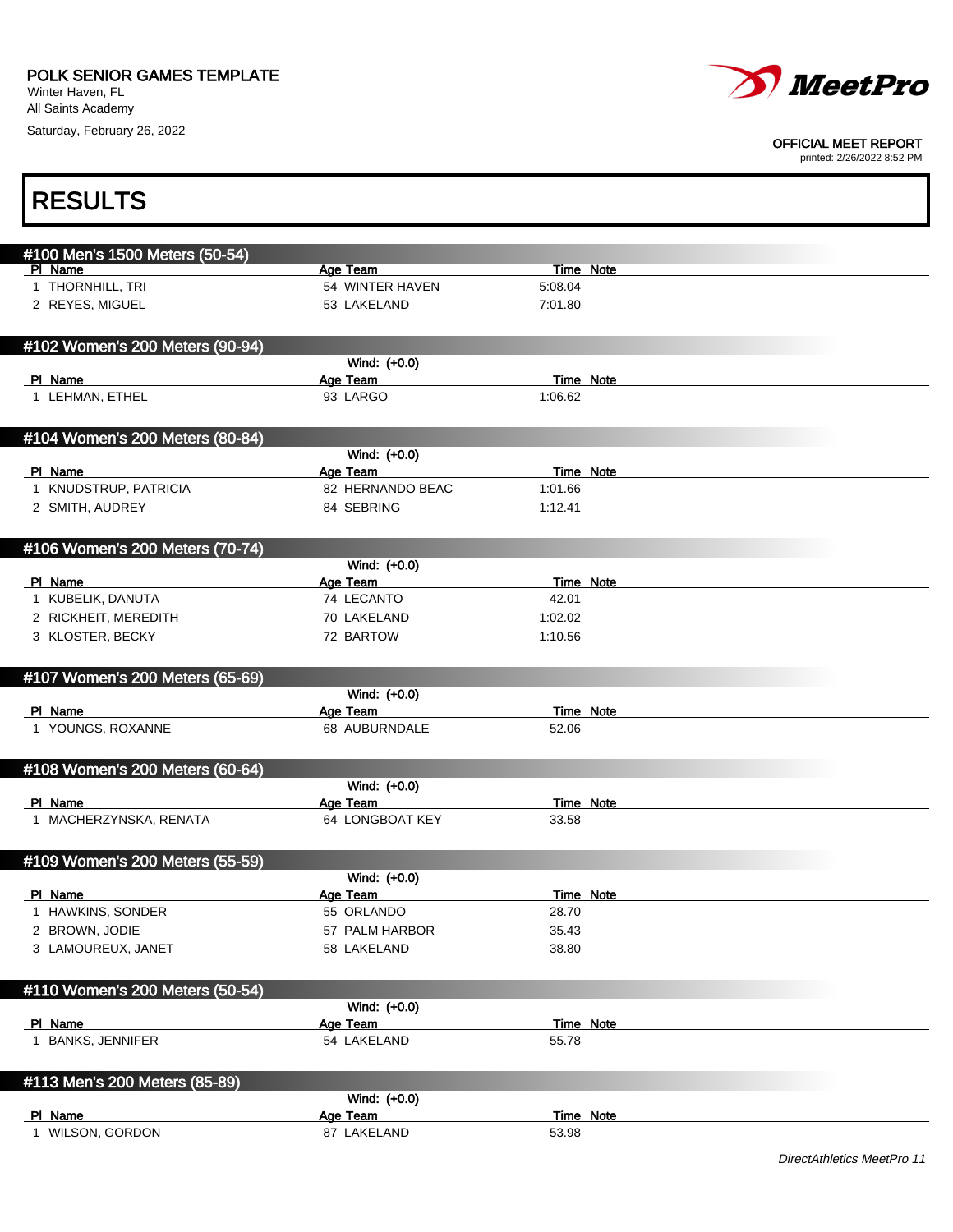Winter Haven, FL All Saints Academy Saturday, February 26, 2022



OFFICIAL MEET REPORT

| <b>RESULTS</b>                         |                             |                    |      |               |  |
|----------------------------------------|-----------------------------|--------------------|------|---------------|--|
|                                        |                             |                    |      |               |  |
| #113 Men's 200 Meters (85-89) (cont'd) |                             |                    |      |               |  |
|                                        | Wind: (+0.0)                |                    |      |               |  |
| 2 SMITH, HAROLD                        | 86 SEBRING                  | 1:00.53            |      |               |  |
| #114 Men's 200 Meters (80-84)          |                             |                    |      |               |  |
| PI Name                                | Age Team                    | <b>Time Note</b>   |      |               |  |
| 1 BONCK, LIONEL                        | 81 LAKE MARY                | 40.19              | (NW) |               |  |
| 2 LYTLE, HANK                          | 80 PUNTA GORDA              | 53.98              | (NW) |               |  |
| 3 JOHNSTON, RICHARD                    | 84 WINTER HAVEN             | 56.36              | (NW) |               |  |
| 4 DEEM, RONALD                         | 81 UNATTACHED               | 1:00.35            | (NW) |               |  |
| #115 Men's 200 Meters (75-79)          |                             |                    |      |               |  |
|                                        | Wind: (+0.0)                |                    |      |               |  |
| PI Name                                | Age Team                    | Time Note          |      |               |  |
| 1 BOLDT, LARRY                         | 79 SEBRING                  | 43.32              |      |               |  |
| 2 FALLOT, JOHN                         | 79 UNATTACHED<br>79 ORLANDO | 57.03              |      |               |  |
| 3 ROSARIO, VICTOR                      |                             | 1:01.75            |      |               |  |
| VAZQUEZ, FLORENCIO                     | 78 AIBONITO                 | <b>NT</b>          |      |               |  |
| #116 Men's 200 Meters (70-74)          |                             |                    |      |               |  |
| PI Name<br>1 LEHMAN, ROD               | Age Team<br>71 OAK HILL     | Time Note<br>29.99 | (NW) | H(PI)<br>2(1) |  |
| 2 MEASE, EDWARD                        | 73 CORAL SPRINGS            | 34.13              | (NW) | 2(2)          |  |
| 3 SANCHEZ, NEFTALI                     | 74 DEBARY                   | 37.11              | (NW) | 1(1)          |  |
| 4 GATTMAN, LOUIS                       | 71 UNATTACHED               | 38.27              | (NW) | 2(3)          |  |
| 5 EDWARDS, WAYNE                       | 71 UNATTACHED               | 49.06              | (NW) | 2(4)          |  |
|                                        |                             |                    |      |               |  |
| <b>SECTION RESULTS</b>                 |                             |                    |      |               |  |
| PI Name                                | Age Team                    | Time Note          |      |               |  |
| Section 1 of 2                         | Wind: (NW)                  |                    |      |               |  |
| 1 SANCHEZ, NEFTALI                     | 74 DEBARY                   | 37.11              |      |               |  |
| Section 2 of 2                         | Wind: (NW)                  |                    |      |               |  |
| 1 LEHMAN, ROD                          | 71 OAK HILL                 | 29.99              |      |               |  |
| 2 MEASE, EDWARD                        | 73 CORAL SPRINGS            | 34.13              |      |               |  |
| 3 GATTMAN, LOUIS                       | 71 UNATTACHED               | 38.27              |      |               |  |
| 4 EDWARDS, WAYNE                       | 71 UNATTACHED               | 49.06              |      |               |  |
| #117 Men's 200 Meters (65-69)          | Wind: (+0.0)                |                    |      |               |  |
| PI Name                                | Age Team                    | Time Note          |      |               |  |
| 1 MCCONNELL, CHRIS                     | 66 NAPLES                   | 30.61              |      |               |  |
| 2 VILLARD, MARVIN                      | 68 HAINES CITY              | 36.75              |      |               |  |
| 3 PFEIFFER, BOB                        | 66 BARTOW                   | 37.47              |      |               |  |
| 4 GONZALEZ, BENEDIETO                  | 68 ALT APRINGS              | 42.33              |      |               |  |
| THOMPSON, BILL                         | 67 LAKE WORTH               | NT                 |      |               |  |
| #118 Men's 200 Meters (60-64)          |                             |                    |      |               |  |
| PI Name                                | Age Team                    | Time Note          |      |               |  |
| 1 FABRA, OSCAR                         | 60 UNATTACHED               | 27.42              | (NW) |               |  |
| 2 CHAPMAN, ROGER                       | 60 PLANT CITY               | 29.01              | (NW) |               |  |
|                                        |                             |                    |      |               |  |